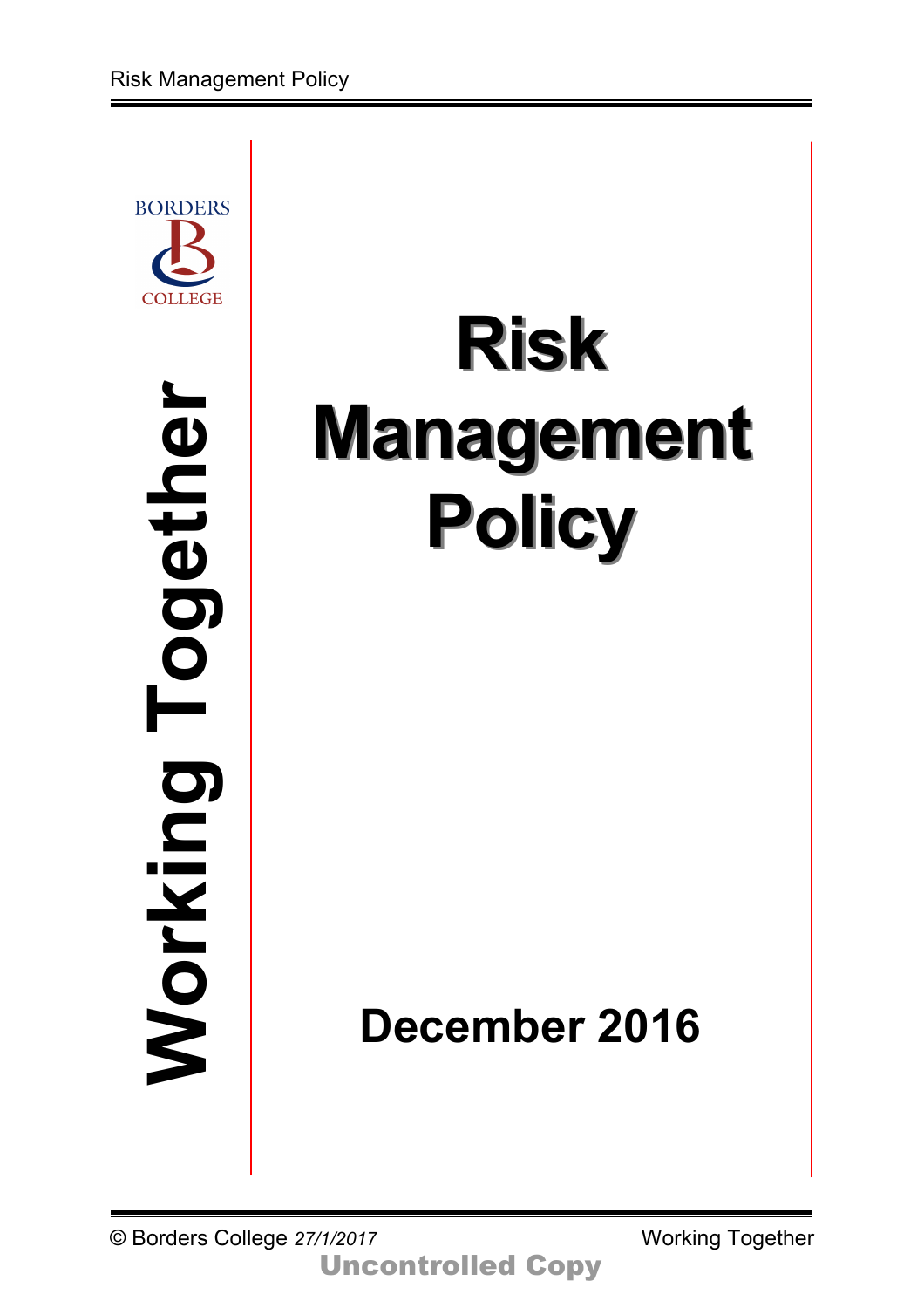# **History of Changes**

|       | Version Description of Change                                  | <b>Authored by</b> | <b>Date</b>   |
|-------|----------------------------------------------------------------|--------------------|---------------|
| 1.1   | Policy created                                                 | P Smith            | August 2011   |
| $1.2$ | Minor updates to policy                                        | P Smith            | August 2014   |
| 1.3   | Updated to include risk<br>appetite and other minor<br>changes | P Smith            | December 2016 |
|       |                                                                |                    |               |
|       |                                                                |                    |               |
|       |                                                                |                    |               |
|       |                                                                |                    |               |
|       |                                                                |                    |               |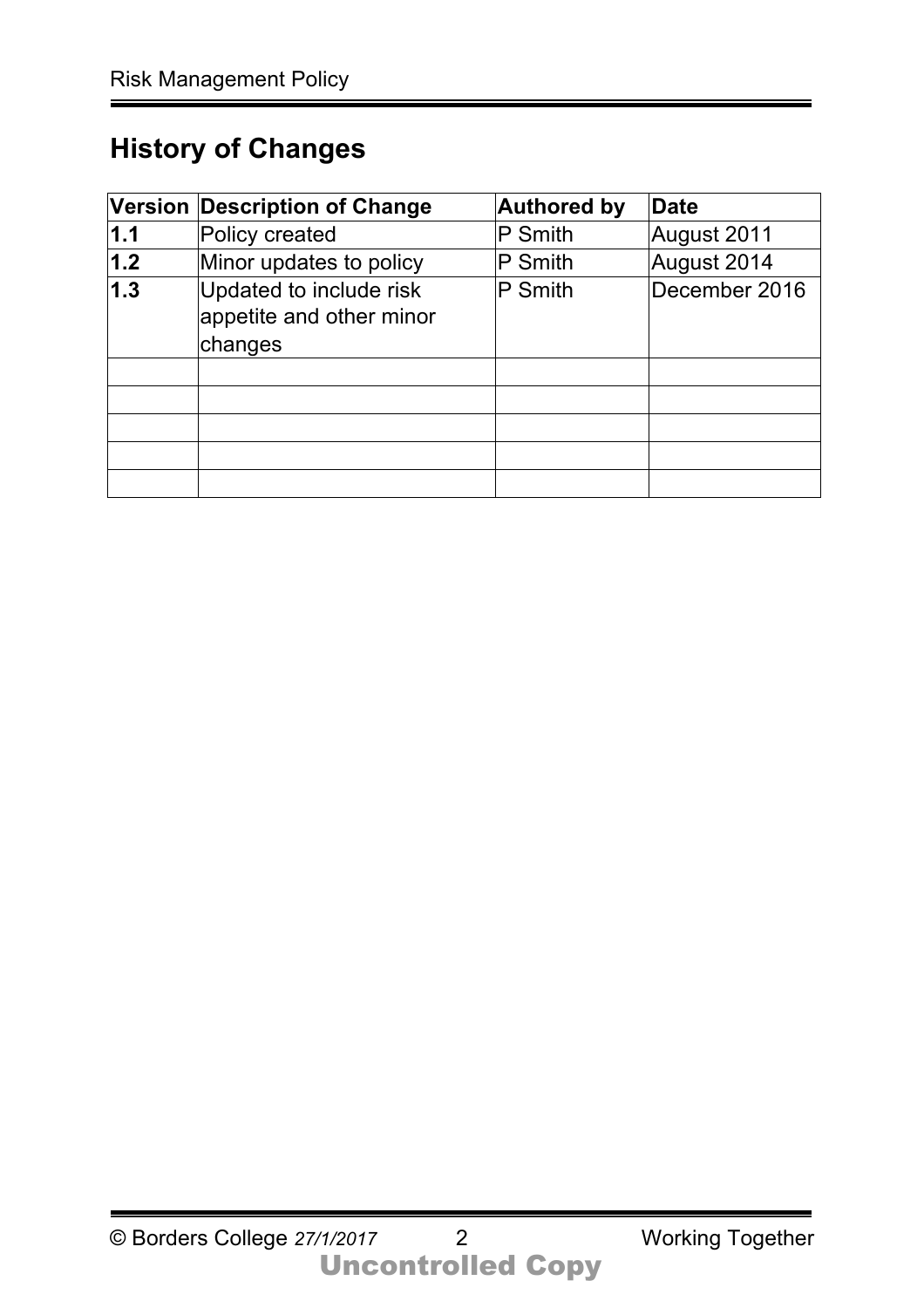## **1.0 Introduction and Context**

- 1.1 An effective risk management framework is essential to identify and manage the risks that threaten the ability of the College to meet its objectives. This policy explains the College's approach to risk management, documents the roles and responsibilities of the Board of Management, the Senior Management Team, and other key parties.
- 1.2 The College's current overall risk appetite is defined as "MODERATE". This means that the College will only accept exposure to modest levels of risk in order to achieve its goals, recognising that this may restrict potential rewards.
- 1.3 The Regional Board has also agreed an acceptable level of risk for each of the College's Strategic Goals. These are set out in the table below.

| <b>Strategic Goal</b>                | <b>Risk Appetite</b> | <b>Definition</b>                      |
|--------------------------------------|----------------------|----------------------------------------|
| Respond to the                       | <b>OPEN</b>          | The College is willing to consider all |
| needs of our                         |                      | delivery options and select those with |
| region                               |                      | the highest level of productive        |
|                                      |                      | outcomes, even when there is an        |
|                                      |                      | elevated level of associated risk.     |
| Deliver successful                   | <b>OPEN</b>          | The College is willing to consider all |
| outcomes for our                     |                      | delivery options and select those with |
| llearners                            |                      | the highest level of productive        |
|                                      |                      | outcomes, even when there is an        |
|                                      |                      | elevated level of associated risk.     |
| Provide a high                       | <b>MODERATE</b>      | The College will only accept           |
| quality College                      |                      | exposure to modest levels of risk in   |
| experience                           |                      | selecting delivery options,            |
|                                      |                      | recognising that this may restrict     |
|                                      |                      | potential rewards.                     |
| Grow our business CAUTIOUS           |                      | The College remains guarded, with a    |
|                                      |                      | preference for safe delivery options   |
|                                      |                      | that have no more than a low degree    |
|                                      |                      | of risk, recognising that these may    |
|                                      |                      | have restricted potential for reward.  |
| <b>Build sustainability MODERATE</b> |                      | The College will only accept           |
|                                      |                      | exposure to modest levels of risk in   |
|                                      |                      | selecting delivery options,            |
|                                      |                      | recognising that this may restrict     |
|                                      |                      | potential rewards.                     |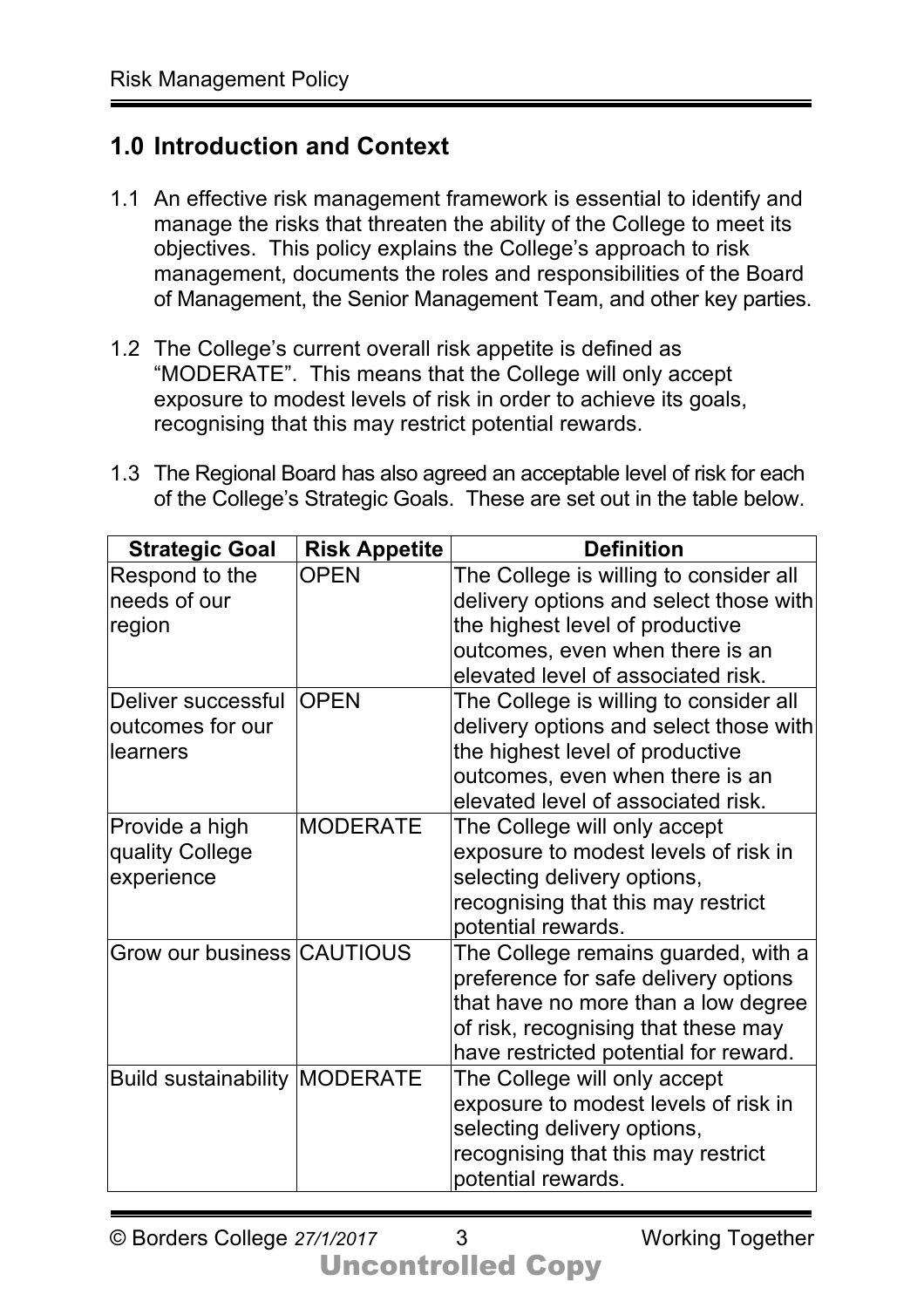## **2.0 Scope**

- 2.1 This policy forms part of the College's internal control and corporate governance arrangements.
- 2.2 The policy outlines key aspects of the risk management process, and identifies the main reporting procedures and applies to the Regional Board, Senior Management Team and all line managers.

## **3.0 Key Principles**

3.1 The College will clearly identify roles and responsibilities within its management structure. These roles are as follows:

#### 3.1.1Regional Board

The Regional Board has a fundamental role to play in the management of risk. It must set the overall tone and influence the culture of risk management within the College. This includes: -

- determining whether the College is 'risk taking' or 'risk averse' as a whole or on any relevant individual issue;
- determining what types of risk are acceptable and which are not; and
- setting the standards and expectations of staff with respect to conduct and probity.

The Board must determine the appropriate risk appetite or level of exposure for the College and will approve major decisions affecting the College's risk profile or exposure.

The Board will monitor the management of significant risks and will satisfy itself that the less significant risks are being actively managed, with the appropriate controls in place and working effectively.

The Board will annually review the College's approach to risk management and approve changes or improvements to key elements of its processes and procedures.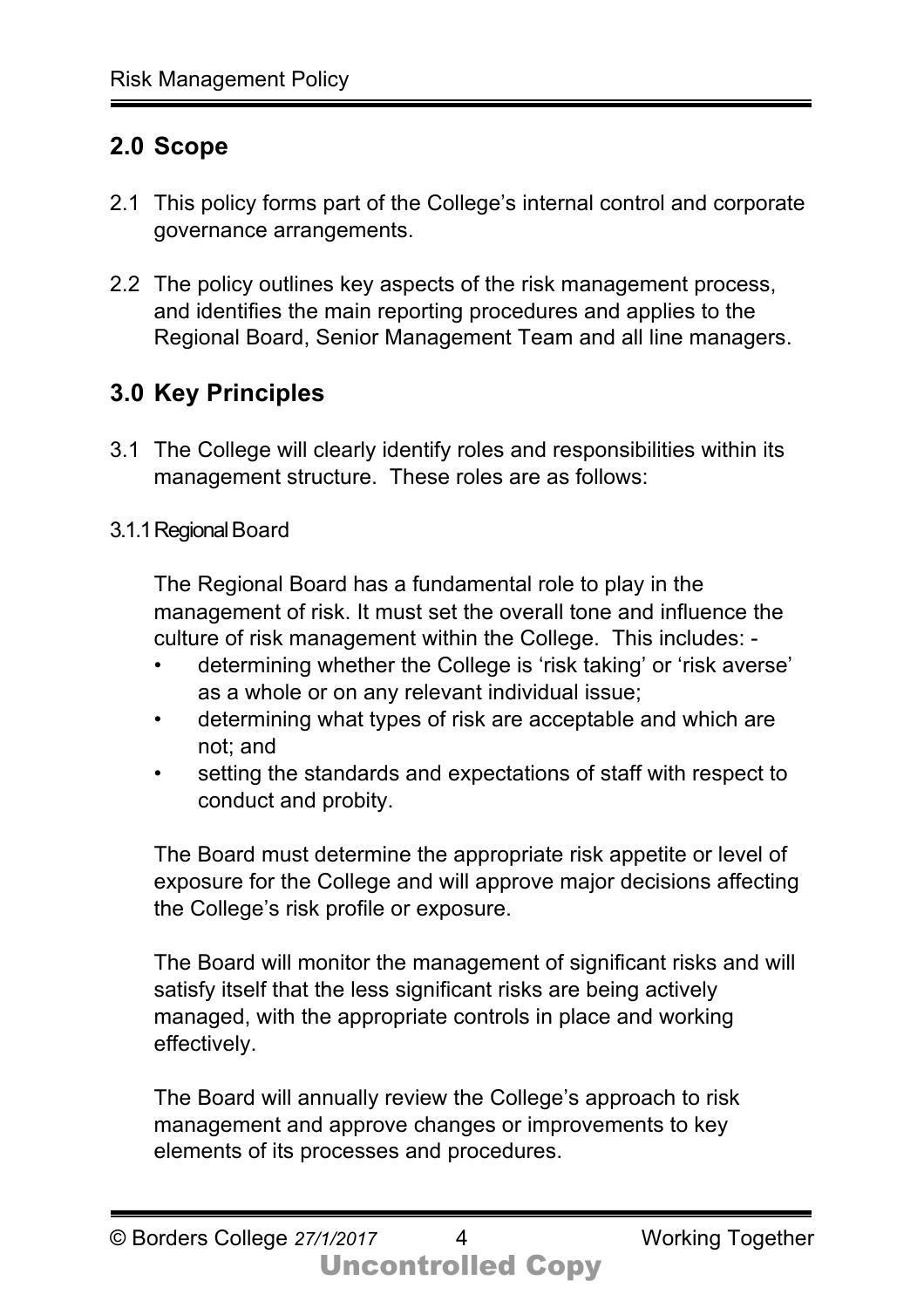#### 3.1.2Senior Management Team

With respect to this Policy, the principal role of the Senior Management Team is to act as the College Risk Management Team. Specifically, it will:

- implement policies on risk management and internal control;
- identify and evaluate the significant risks faced by the College for consideration by the Regional Board;
- construct and maintain a risk register which makes conservative and prudent recognition and disclosure of the financial and nonfinancial implications of risks;
- produce and review subsidiary Risk Registers detailing operational risks for monitoring by departmental managers;
- provide adequate information in a timely manner to the Regional Board and its Committees on the status of risks and controls;
- undertake an annual review of the Risk Register and provide a report to the Regional Board;
- 3.2 The College will ensure that its system of internal controls meets the requirements to properly manage its risks. This will encompass a number of elements that together facilitate an effective and efficient operation, enabling the College to respond to a variety of operational, financial, and commercial risks. These elements include: -

#### 3.2.1Policies and procedures

Attached to significant risks are a series of policies that underpin the internal control process. The policies are set by the Regional Board and implemented and communicated by senior management to staff. Written procedures support the policies where appropriate.

#### 3.2.2Monthly reporting

Comprehensive monthly reporting is designed to monitor key risks and their controls. Decisions to rectify problems are made at regular meetings of the Senior Management Team and the Regional Board if appropriate.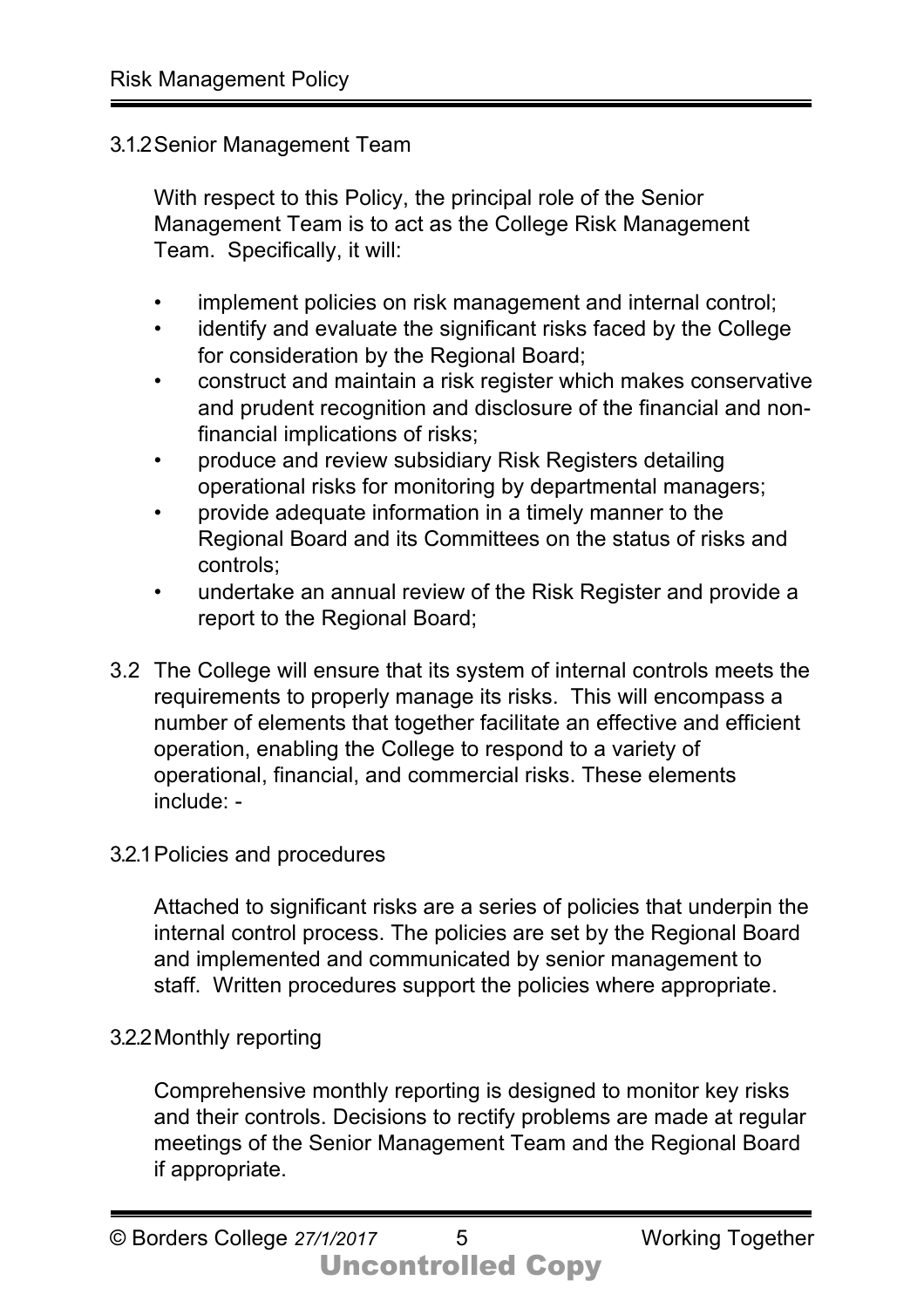#### 3.2.3Business planning and budgeting

The business planning and budgeting process is used to set objectives, agree action plans, and allocate resources. Progress towards meeting business plan objectives is monitored regularly.

#### 3.2.4High level risk register

This framework is compiled by the Senior Management Team and helps to facilitate the identification, assessment and ongoing monitoring of risks significant to the College. The document is formally appraised annually but emerging risks are added as required, and improvement actions and risk indicators are monitored regularly.

#### 3.2.5Operational risk registers

Managers develop and use this framework to ensure that significant risks in their departments are identified, assessed and monitored. The document is formally appraised annually but emerging risks are added as required, and improvement actions and risk indicators are monitored regularly by business units.

#### 3.2.6Audit Committee

The Audit Committee is required to report to the Regional Board on internal controls and alert Board members to any emerging issues. In addition, the Committee oversees internal audit, external audit and management as required in its review of internal controls. The Committee is therefore well-placed to provide advice to the Board on the effectiveness of the internal control system, including the College's system for the management of risk.

#### 3.2.7Internal audit programme

Internal audit is an important element of the internal control process. Apart from its normal programme of work, internal audit is responsible for aspects of the annual review of the effectiveness of the internal control system within the College.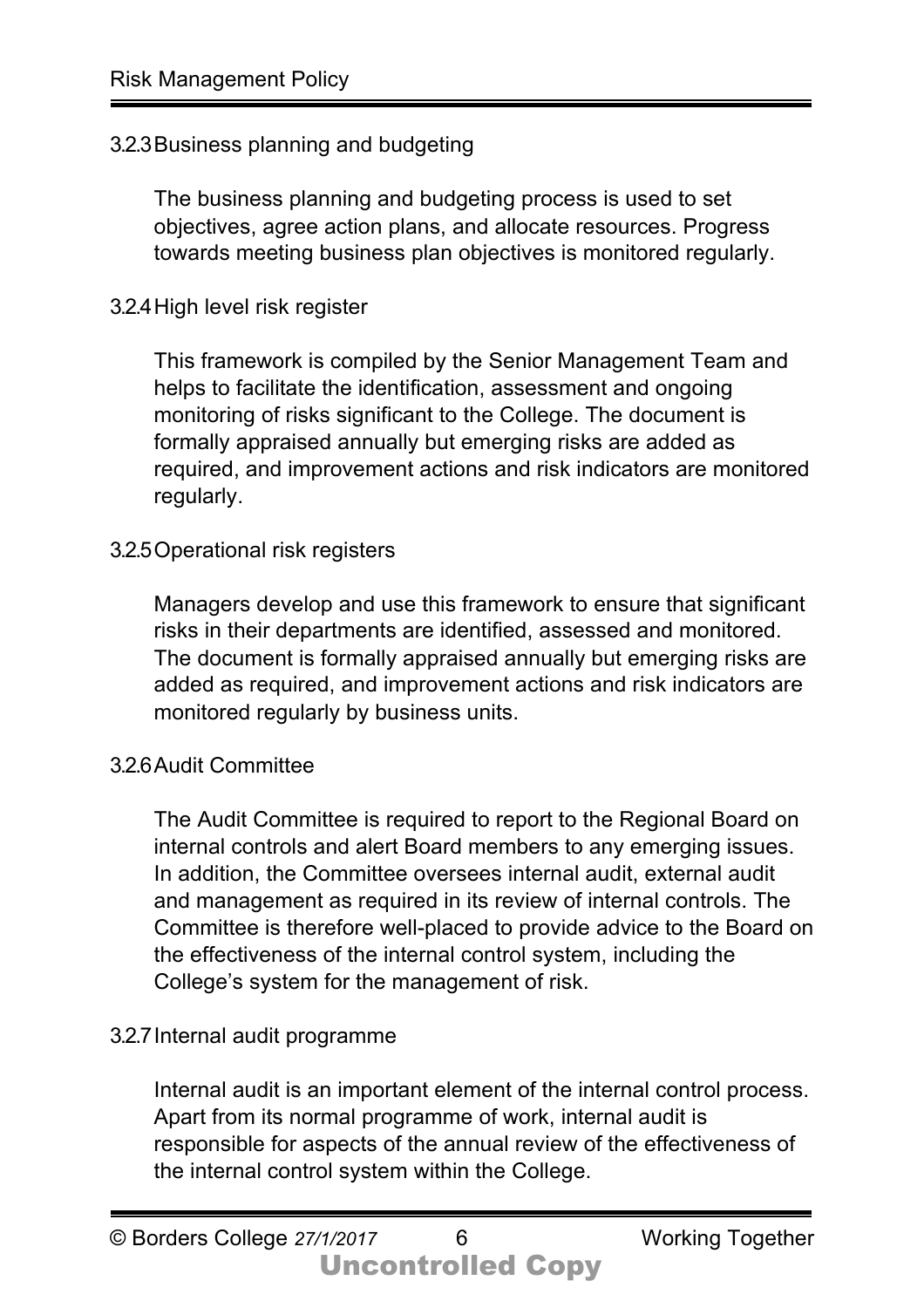#### 3.2.8External audit

External audit provides feedback to the Audit Committee on the operation of the internal financial controls reviewed as part of the annual audit.

#### 3.2.9Third party reports

From time to time, the use of external consultants will be necessary in areas such as health and safety, and human resources. The use of specialist third parties for consulting and reporting can increase the reliability of the internal control system.

- 3.3 The College will develop of risk management and mitigation plans for all significant risks, to include a designated "risk owner" who will be responsible and accountable for managing the risk in question.
- 3.4 The College Risk Register and the top risks are appended to the College Strategic Plan. Risks are clearly identified with specific strategic aims and key performance indicators. The Senior Management Team makes an assessment in the likelihood or probability of occurrence and the potential impact should the risk materialise.
- 3.5 The Senior Management team will report to the Audit Committee, the Finance and General Purposes Committee, the Curriculum and Quality Committee and the Regional Board on current risks, highlighting mitigating actions and efforts towards risk reduction.

## **4.0 Responsibilities**

- 4.1 The Regional Board is responsible for ensuring the effectiveness of internal control of the College, based on information provided by the Senior Management Team.
- 4.2 The Senior Management Team is responsible for identifying risks to the business of the College, developing mitigation strategies and reporting to the Regional Board.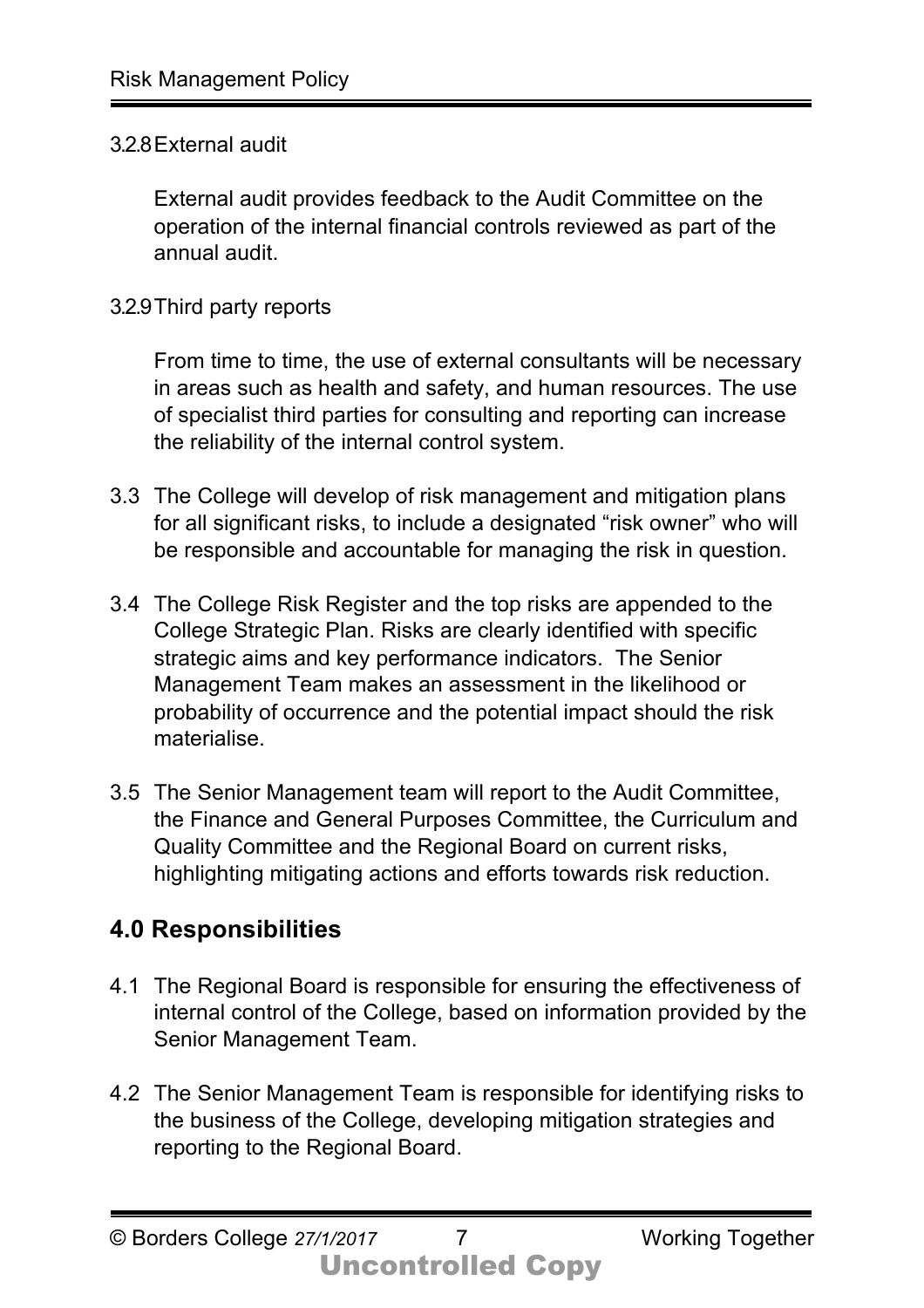- 4.3 The Vice Principal Finance and Resources is responsible for the implementation of this Policy.
- 4.4 Departmental managers are responsible for the application of internal controls to mitigate risks within their specified areas of responsibility.

### **5.0 Related Documents**

- 5.1 Financial Regulations
- 5.2 Financial Procedures Manual
- 5.3 Scheme of Administration
- 5.4 Anti-Fraud and Corruption Policy
- 5.5 Treasury Management Policy
- 5.6 Strategic Plan

### **6.0 Review**

6.1 This policy will be reviewed every 3 years or whenever Corporate Governance changes affect any part of it.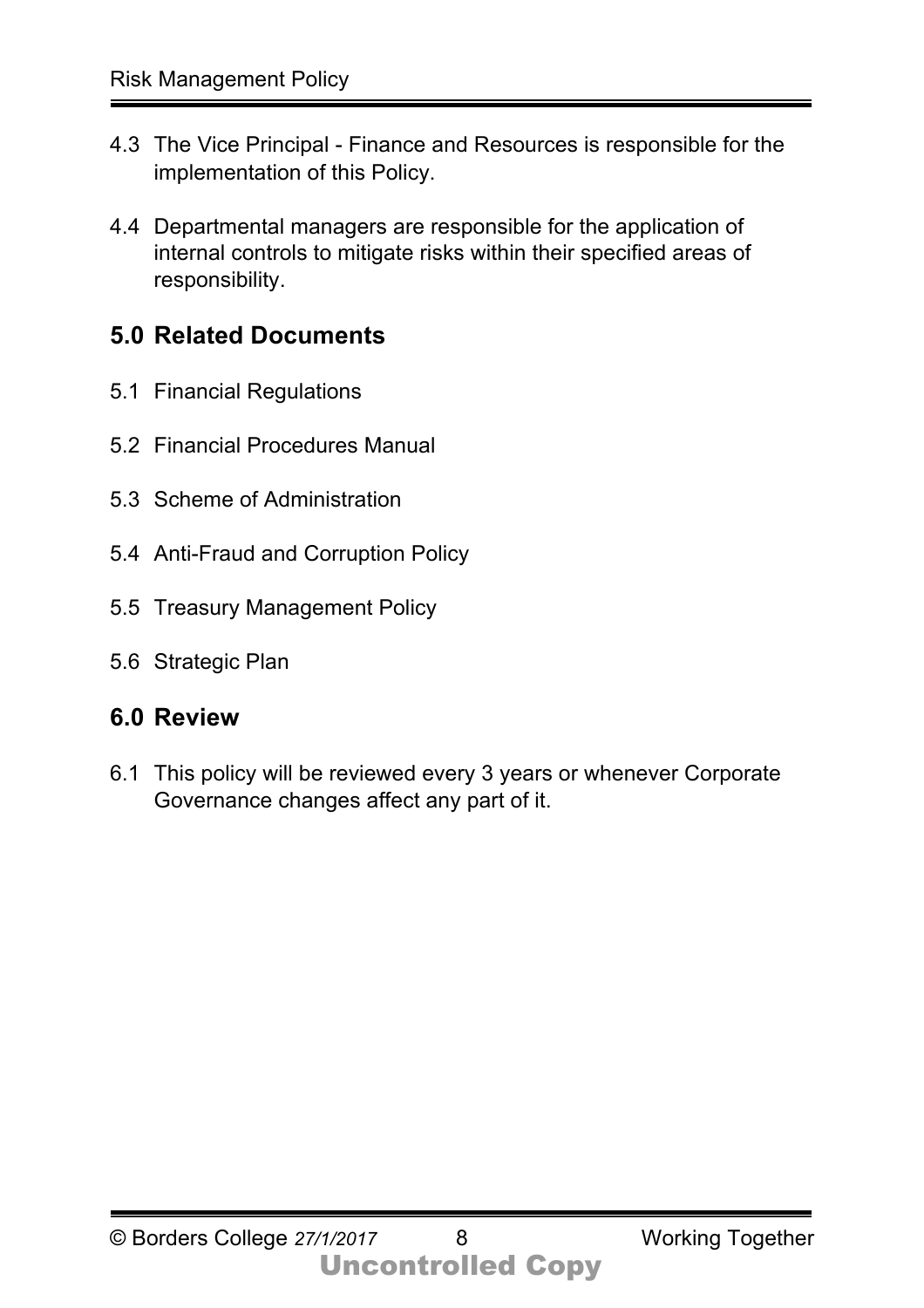## **Equality Impact Assessment**

**(Rapid impact assessment tool)**

**What Impacts may there be from this proposal on any group's ability to use the College services?** 

|  | <b>Policy: Risk Management Policy</b> |  |
|--|---------------------------------------|--|
|  |                                       |  |

| <b>Positive Impacts (Groups affected)</b>        | <b>Negative Impacts</b><br>(Groups affected) |  |
|--------------------------------------------------|----------------------------------------------|--|
| n/a                                              | n/a                                          |  |
|                                                  |                                              |  |
|                                                  |                                              |  |
|                                                  |                                              |  |
|                                                  |                                              |  |
|                                                  |                                              |  |
|                                                  |                                              |  |
| Actions taken to alleviate any negative Impacts: |                                              |  |
| n/a                                              |                                              |  |
| <b>Recommendations:</b>                          |                                              |  |
| none                                             |                                              |  |

**From the outcome of the rapid equality impact assessment, have negative impacts been identified for any protected characteristic or any other potentially disadvantaged group?** 

**Has a full Equality Impact Assessment been recommended?** 

Yes  $\Box$ 

No x

**Reason for recommendation:**